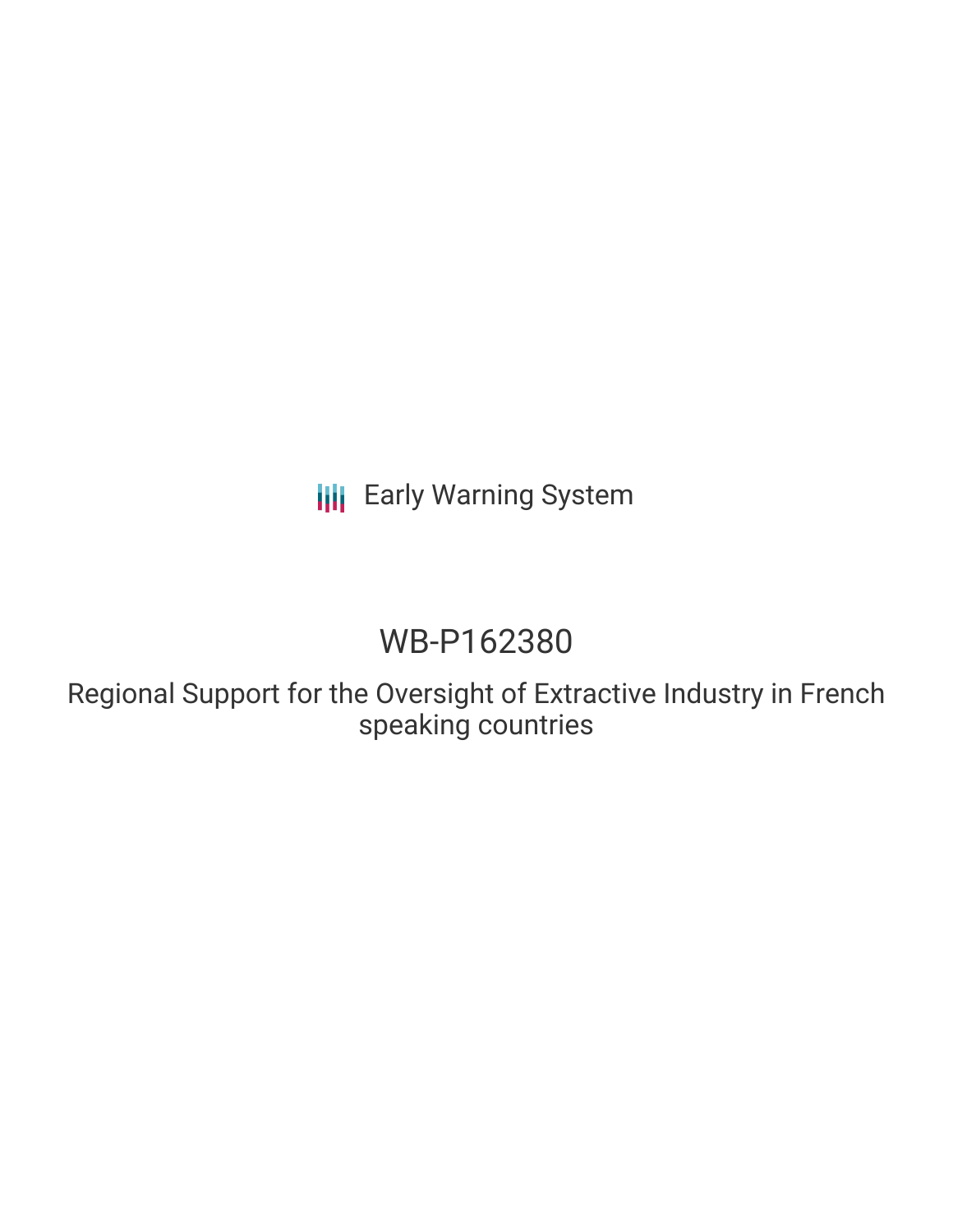

## Early Warning System Regional Support for the Oversight of Extractive Industry in French speaking countries

#### **Quick Facts**

| <b>Financial Institutions</b> | World Bank (WB) |
|-------------------------------|-----------------|
| <b>Status</b>                 | Active          |
| <b>Bank Risk Rating</b>       |                 |
| <b>Voting Date</b>            | 2017-01-15      |
| <b>Borrower</b>               | <b>CREFIAF</b>  |
| <b>Sectors</b>                | Mining          |
| <b>Project Cost (USD)</b>     | $$0.50$ million |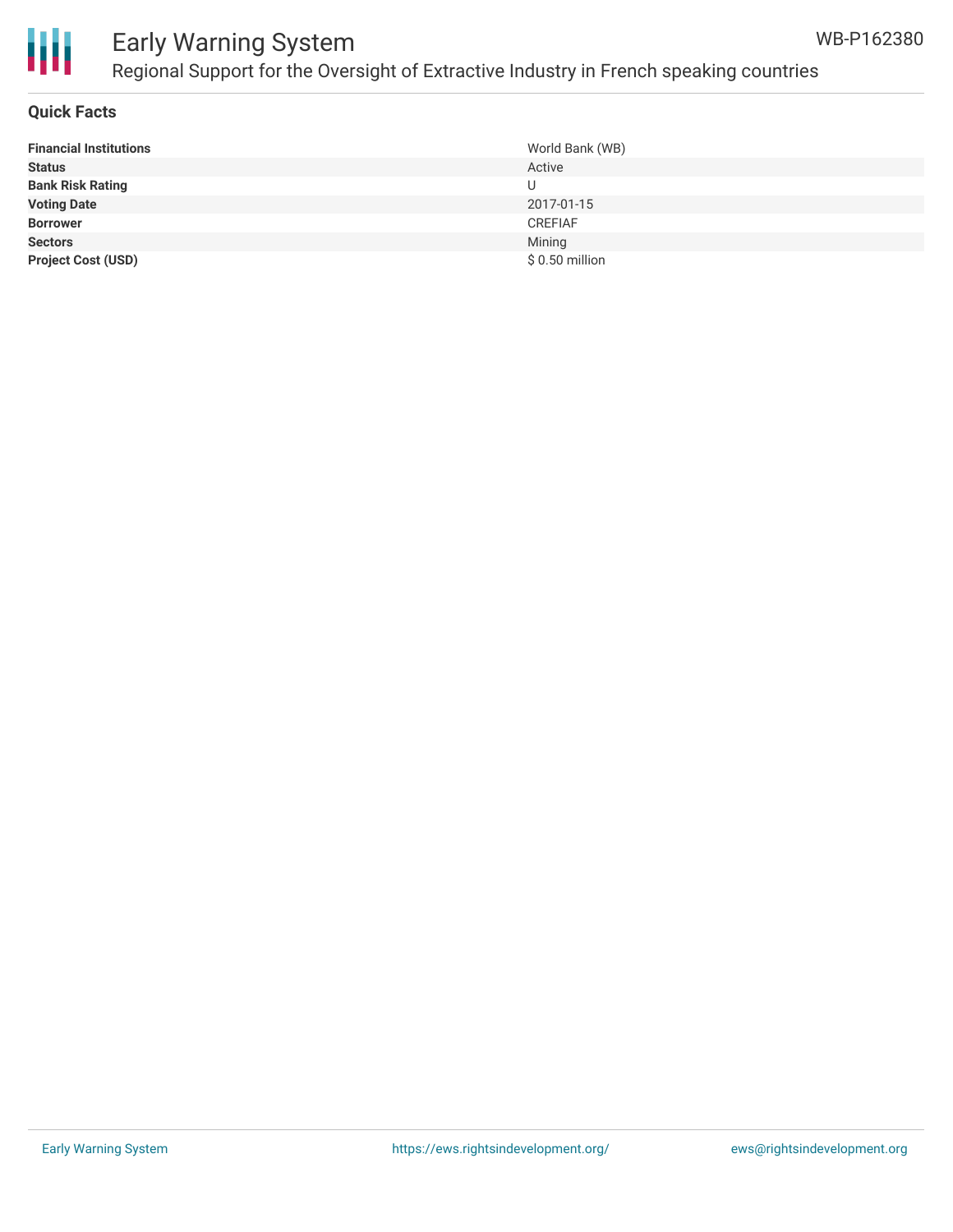

### Early Warning System Regional Support for the Oversight of Extractive Industry in French speaking countries

### **Project Description**

The Project Development Objective (PDO) is to improve the oversight of the revenues from the extractive industry in targeted countries. This will lead to a more inclusive and sustainable economic growth stemming from extractive industry activities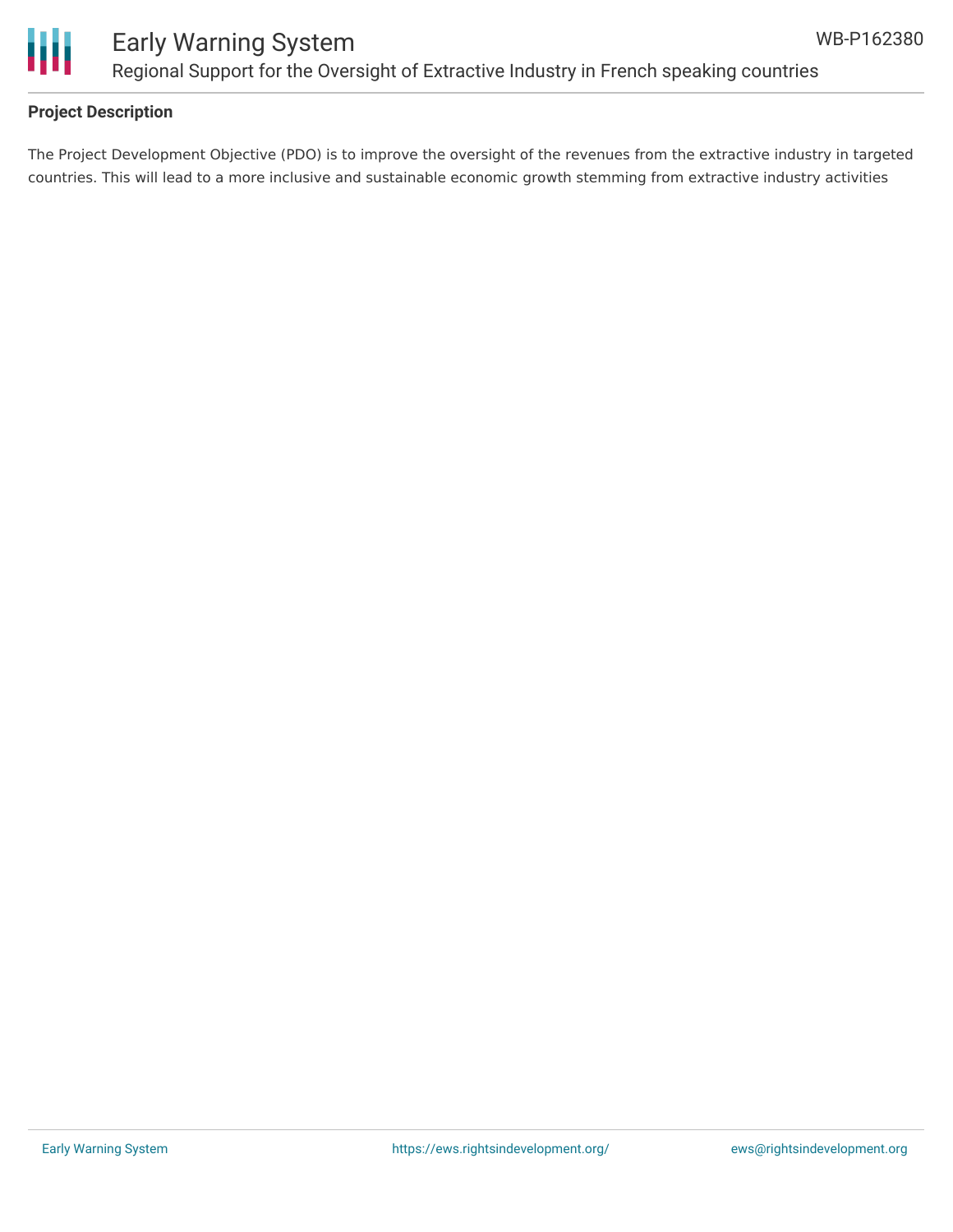

### Early Warning System Regional Support for the Oversight of Extractive Industry in French speaking countries

### **Investment Description**

World Bank (WB)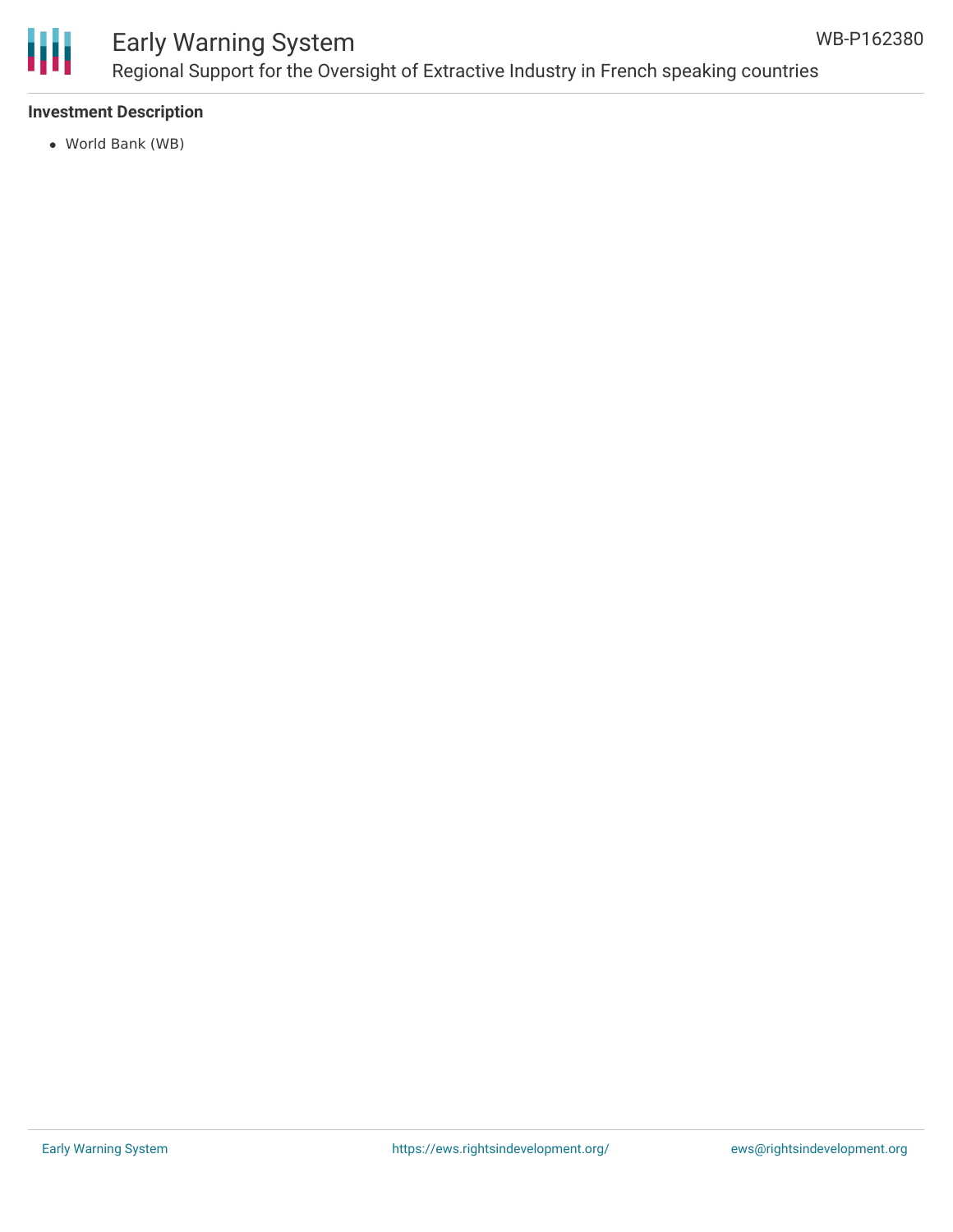

### **Contact Information**

Name: CREFIAF Contact: Alfred ENOH Title: Director of International Cooperation Tel: 00237222220182 Email: contact@crefiaf.org

#### ACCOUNTABILITY MECHANISM OF WORLD BANK

The World Bank Inspection Panel is the independent complaint mechanism and fact-finding body for people who believe they are likely to be, or have been, adversely affected by a World Bank-financed project. If you submit a complaint to the Inspection Panel, they may investigate to assess whether the World Bank is following its own policies and procedures for preventing harm to people or the environment. You can contact the Inspection Panel or submit a complaint by emailing ipanel@worldbank.org. You can learn more about the Inspection Panel and how to file a complaint at: http://ewebapps.worldbank.org/apps/ip/Pages/Home.aspx.